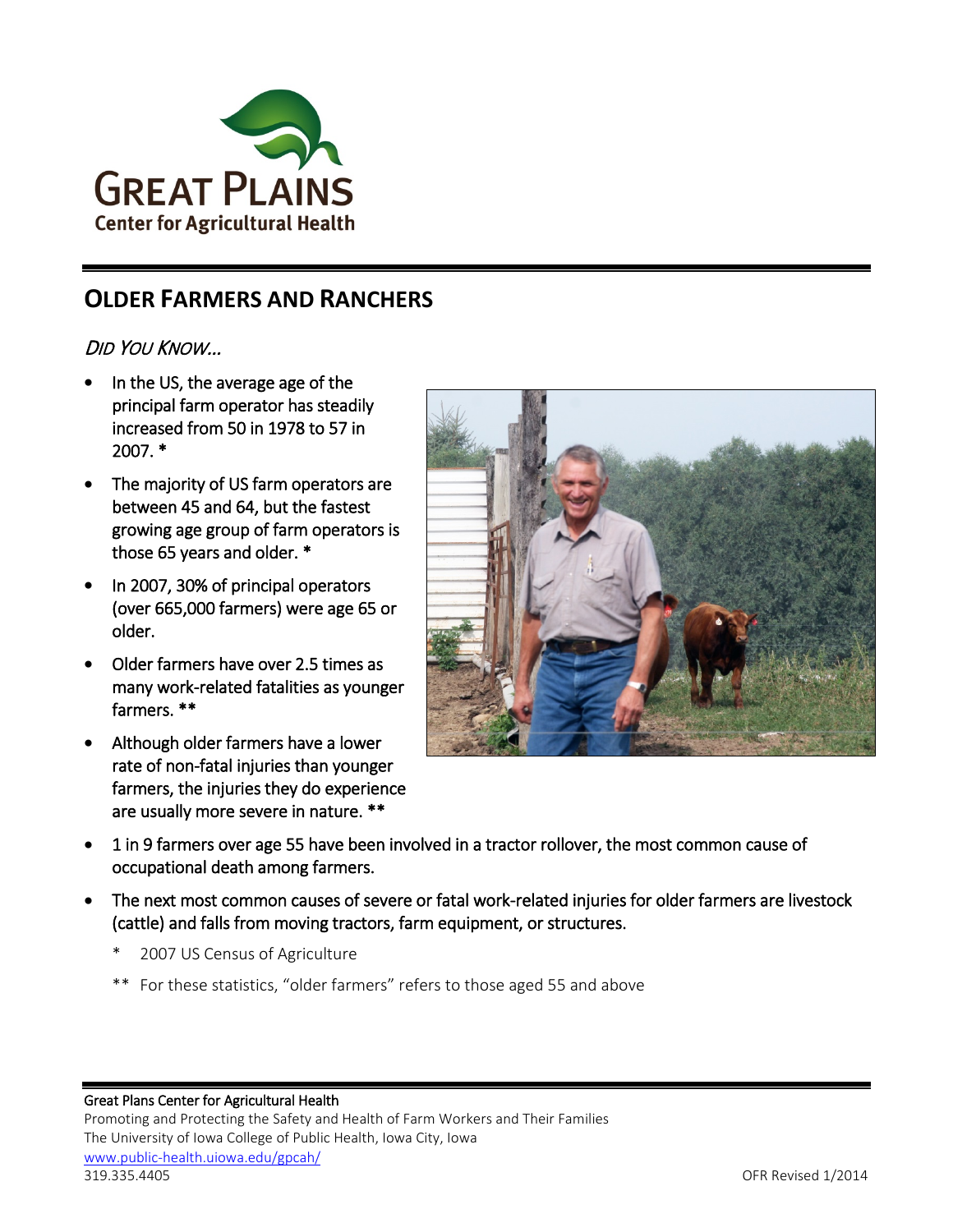# Who is at risk?

Farmers are a robust group, unique among the general population for working well beyond normal retirement age, often into their 70s and 80s. At advanced ages, some farmers scale back their operations or work hours, or turn over some of the most physically demanding tasks to family members or employees while still remaining active in crop or livestock production.

Common conditions associated with the normal aging process can increase older farmers' risk of injury. These age-related conditions include:

• Declining vision, which affects the ability to protect oneself from hazards. Older eyes require more illumination to perceive images than young eyes, have a harder time distinguishing items where there is

inadequate light/dark contrast, and are more sensitive to glare from bright sunlight or vehicle headlights at night. Peripheral vision also declines with age.

- Hearing loss, which can affect one's ability to detect hazards nearby. Hearing loss is more severe among farmers.
- Declines in strength, mobility, balance, range of motion, and reflexes, which increase the potential for falls and injuries related to machinery and animals.
- Arthritis, which affects one third of farmers and ranch operators and impairs strength and mobility.

Working alone increases the risk of a farm-related injury for older farmers, as do previous injuries that limit the ability to do farm work. And, farmers are no different from other experienced workers who perform the same routines or operations on many occasions over the years -- familiarity with hazardous tasks performed many times without incident can lead to complacency about the risks involved. In other words, experienced farmers may perform risky tasks in "auto-pilot" mode.

## What can older farmers do to prevent injuries and maintain health?

Although older farmers face physical limitations associated with normal aging, they have the advantage of wisdom and knowledge gained during their years of experience. Older farmers can incorporate some simple measures to reduce risks of injury.

- $\checkmark$  Don't take your experience for granted. Use it to anticipate risks for yourself with the care you would take to protect a new hire or a family member.
- $\checkmark$  Work with a partner when possible. Keep others informed of your whereabouts and work plans.
- $\checkmark$  Use tractors, mowers, and ATVS equipped with rollover protection (ROPS) and seatbelts.
	- [Retrofit older tractors with ROPS](http://warehouse.ca.uky.edu/rops/ropshome.asp) and seatbelts if you continue to use them for odd jobs and tasks.
	- Use [safe operating techniques to reduce the risk of tractor overturns](http://www.public-health.uiowa.edu/GPCAH/resources/tractor-overturns.html) when working on slopes, uneven surfaces, or when moving equipment or loads.



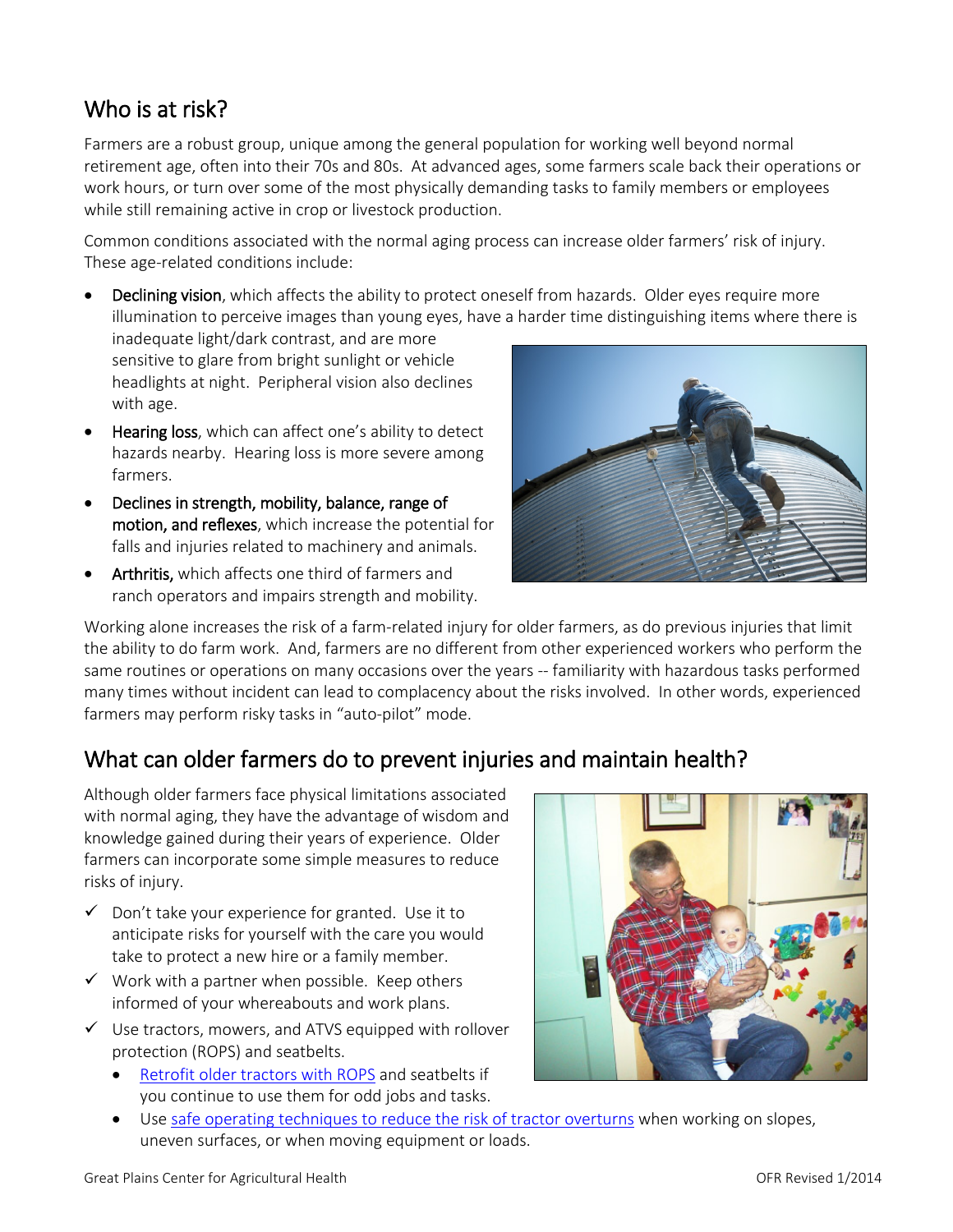- $\checkmark$  Start tractors safely.
	- Always start a tractor from the operator's seat, with the gears and all controls in neutral and the parking brake engaged.
	- Do not start a tractor while standing beside it on the ground, by shorting across the starter motor terminals, or by coasting the tractor down a slope. These practices result in operators being run over or tractors overturning.
- $\checkmark$  When possible, avoid driving tractors at dawn and dusk when visibility is poor due to low light conditions.
- $\checkmark$  [Use low stress handling techniques](http://www.grandin.com/behaviour/principles/flight.zone.html) when working with large animals. Anticipate the possibility of a stressed animal behaving unpredictably.
	- Don't overcrowd pens.
	- Plan an escape route and use man-gates or other structures that serve as protective barriers between you and potentially aggressive or unpredictable animals.
	- Maintain extra vigilance around sick or injured animals, cows at calving time, and bulls (especially when bulls are near heifers or cows). Keep them within your range of vision.
- $\checkmark$  Put anti-slip reflective tape or anti-slip treads on machinery ladders, steps, ramps, and or other potentially slick walkways and work surfaces. Wear non-slip footwear.
- $\checkmark$  When climbing onto and off of tractors and implements, or when climbing ladders or steps, maintain 3 points of contact (2 hands and 1 foot, or 2 feet and 1 hand) at all times.
- Install and use ample lighting to illuminate indoor and outdoor work areas like shops, barns, livestock buildings and pens, garages, and storage areas.
- $\checkmark$  Mark locations where floor level transitions occur (e.g., steps down, steps up, or uneven surfaces) with reflective or high contrast tape.
- $\checkmark$  Wear sunglasses in bright outdoor light to reduce glare, especially when operating machinery or vehicles.
- $\checkmark$  Make sure that machinery and equipment is shut off before performing any repair or maintenance work, or before unclogging blockages in feeders, augers, or conveyors.
- $\checkmark$  Work within your physical limits.
- Instead of handling heavy loads yourself, use mechanical equipment such as loaders, carts, dollies, or hoists to move heavy loads. Get a partner to assist.
- Get adequate rest and take breaks during peak work seasons that require long hours.



- $\checkmark$  See a health care provider regularly and talk to them about your work.
	- Keep them informed of the types of work you do, especially tasks that have potential for risk of injury, such as working with livestock, driving or operating machinery, and performing physically demanding tasks that involve lifting, climbing, or carrying.
	- Ask your health care provider if the prescription or over-the-counter medications you take have side effects such as drowsiness or slowed reaction time that would affect your ability to operate equipment or perform your work safely.
	- Inform your health care provider of any health problems that affect your work.
- $\checkmark$  Have your vision and hearing tested annually.
	- Regular exams can identify vision or hearing loss early that could otherwise go undetected, increasing risk for injuries from machinery, driving, or handling livestock.
	- Wear hearing aids and corrective lenses if they've been prescribed.